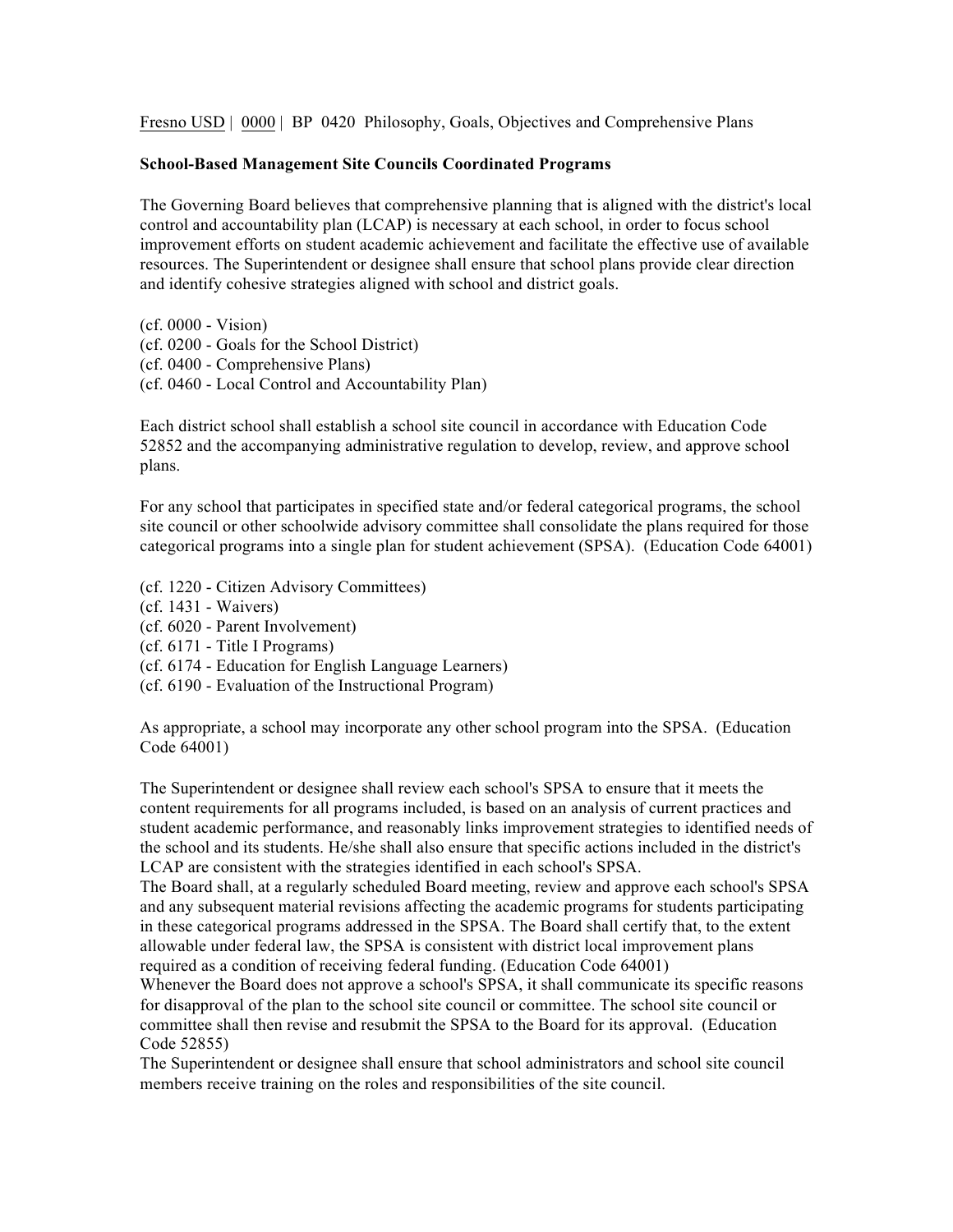*Fresno Unified School District does not harass, intimidate, or discriminate on the basis of race, color, ethnicity, national origin, ancestry, age, creed, religion, political affiliation, gender, gender identity or expression or genetic information, mental or physical disability, sex, sexual orientation, parental or marital status, military veteran status, or any other basis protected by law or regulation, in its educational program(s) or employment.*

Legal Reference: EDUCATION CODE 52-53 Designation of schools 8240-8244 General child care and development programs 8750-8754 Conservation education 18100-18203 School libraries 41500-41573 Categorical education block grants 44500-44508 Peer Assistance and Review Program 44520-44534 New Careers Program 48400-48403 Compulsory continuation education 48430-48438 Continuation education 48660-48667 Community day schools 51745-51749.3 Independent study 51760-51769.5 Work experience education 51870-51874 Educational technology 52053-52055.51 Immediate Intervention/Underperforming Schools Program 52055.600-52055.662 High Priority Schools Grant Program 52176 Advisory committees 52200-52212 Gifted and Talented Education Program 52300-52346 Regional occupational centers 52500-52525 Adult education 52610-52616.24 Adult education 52800-52887 School-Based Program Coordination Act 54000-54041 Educationally Disadvantaged Youth Programs 54100-54145 Miller-Unruh Basic Reading Act 54425 Advisory committees (compensatory education) 54650-54659 Education Improvement Incentive Program 56000-56867 Special education 64000 Categorical programs included in consolidated application 64001 Single school plan for student achievement, consolidated application programs

REPEALED EDUCATION CODE FOR CATEGORICAL PROGRAMS 52012 Establishment of school site council 52014-52015 School plans 52890 Qualifications and duties of outreach consultants

MILITARY AND VETERANS CODE 500-520.1 California Cadet Corps

CODE OF REGULATIONS, TITLE 5 3930-3937 Compliance plans

UNITED STATES CODE, TITLE 20 6312-6319 Title I programs; plans